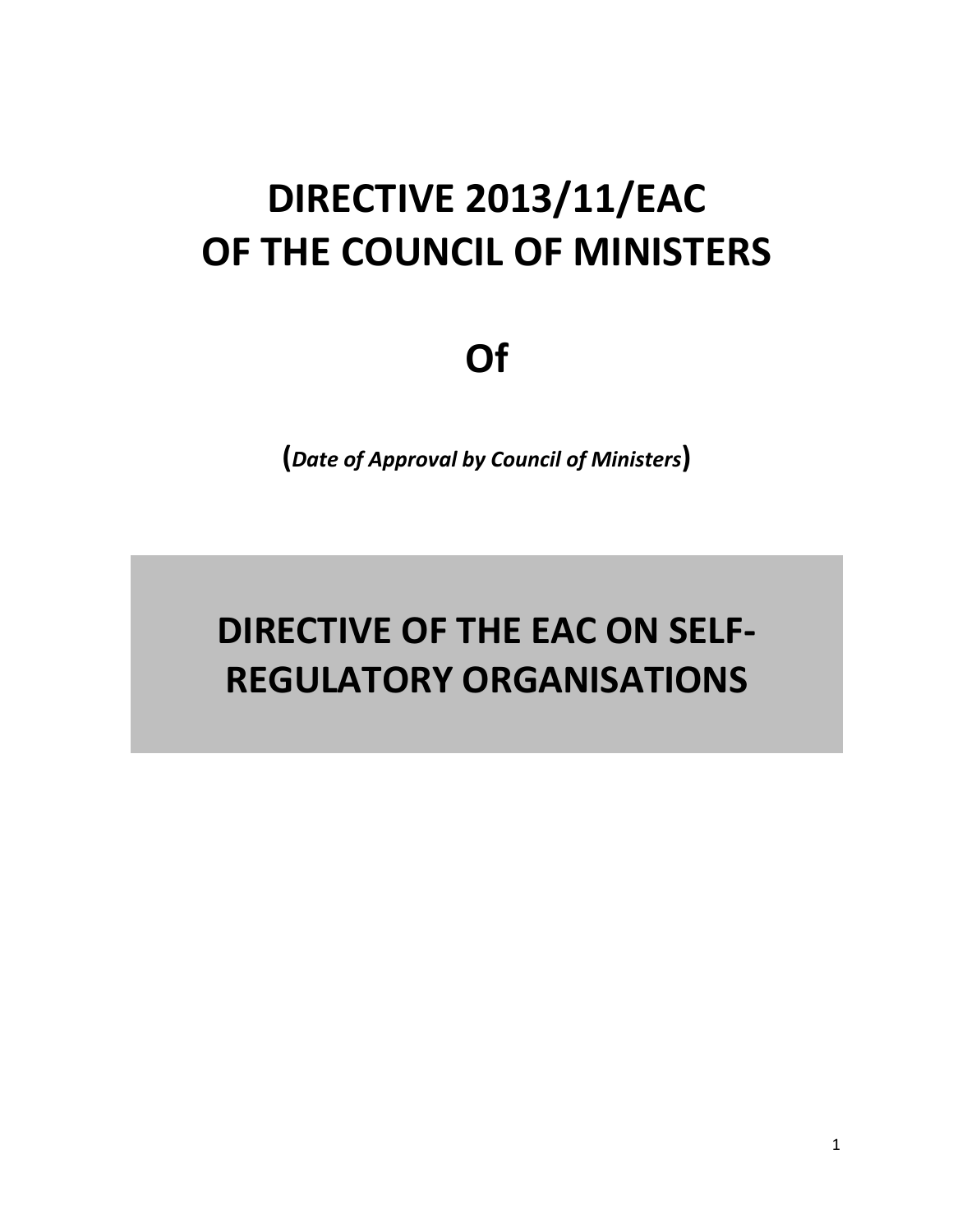## **PREAMBLE:**

#### **The Council of Ministers of the East African Community**

Having regard to the Treaty for the establishment of the East African Community and in particular **Articles 85 (d), 14 and 16;**

**WHEREAS Article 31** of the Common Market Protocol provides that for proper functioning of the Common Market, the Partner States undertake to co-ordinate and harmonise their financial sector policies and Competent Authority frameworks to ensure the efficiency and stability of their financial systems as well as the smooth operations of the payment system;

**WHEREAS Article 47** of the Common Market Protocol provides that the Partner States shall undertake to approximate their national laws and to harmonise their policies and systems for purposes of implementing this Protocol and that the Council shall issue directives for the purposes of implementing this Article.

#### **HAS ISSUEDTHIS DIRECTIVE**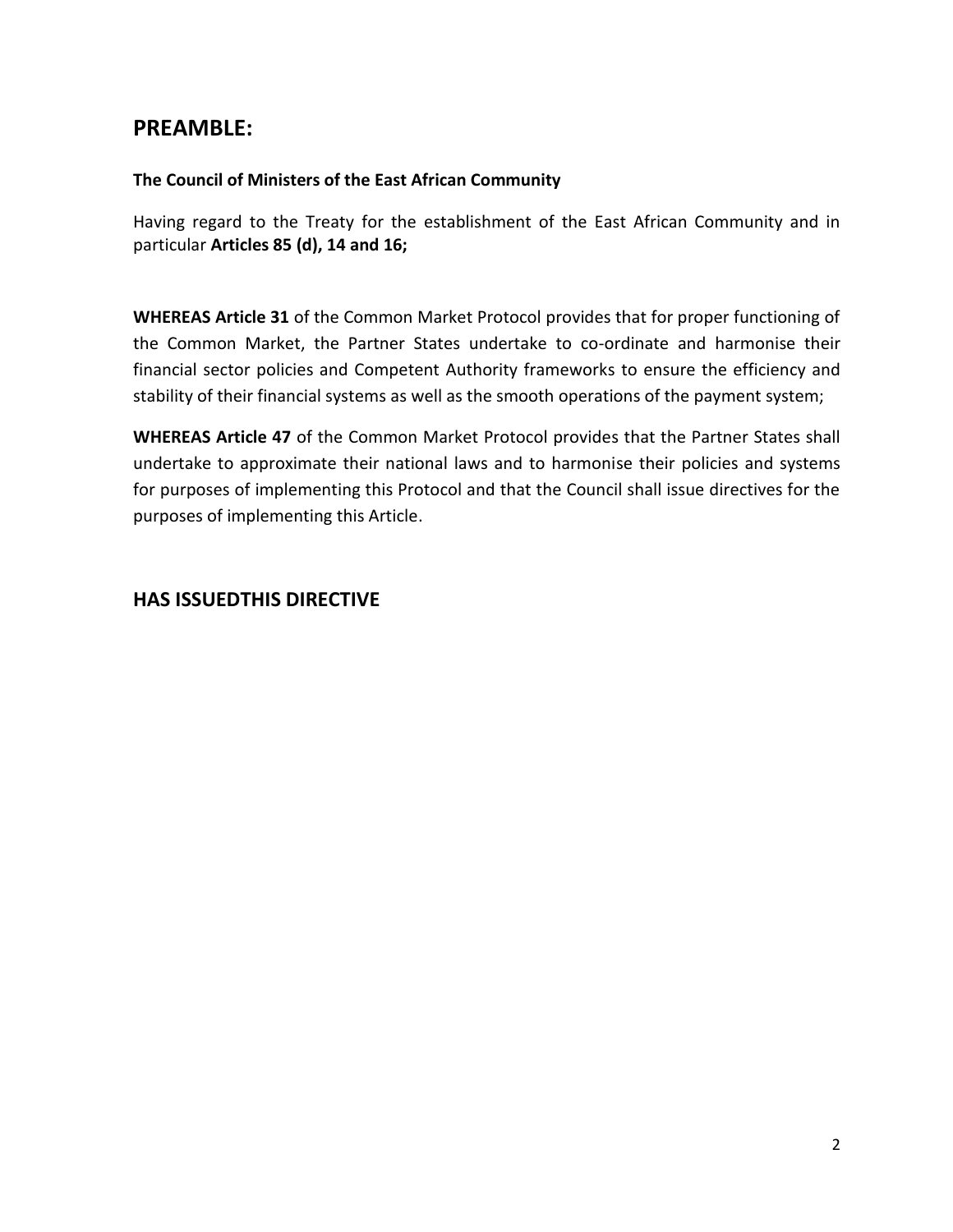## **ARTICLE 1 INTERPRETATION**

In this Directive unless the context otherwise requires:

"**Competent Authority**" means the national regulatory agency that is the primary supervising entity of securities markets in the Partner State.

**"Community"** means the East African Community established by Article 2 of the Treaty.

**"Council of Ministers"** means the Council of Ministers of the Community established by Article 9 of the Treaty;

**"key personnel"** means persons who manage or control the activities of the Self- Regulatory Organization and include:

- a) the Chief Executive Officer, Chief Financial Officer, Chief Compliance Officer, Secretary to the Board and Chief Internal Auditor or a manager; and
- b) any person who holds a position or discharges responsibilities of any person referred to in Paragraph (a).

"**Partner States**" means the Republic of Uganda, the Republic of Kenya, the United Republic of Tanzania, the Republic of Rwanda and the Republic of Burundi and any other country granted membership to the Community under Article 3 of the Treaty.

"**self-regulatory organization**" means an organization whose object is to regulate the operations of its members or of the users of its services and includes the organizations that may be recognized as such, by a Competent Authority;

# **ARTICLE 2 OBJECTIVES**

The objective of this Directive is to promote self-regulation in the securities market in the Community. The self-regulatory organisations will:

a) support Competent Authorities to deal with compliance and operational issues with the licensed entities; and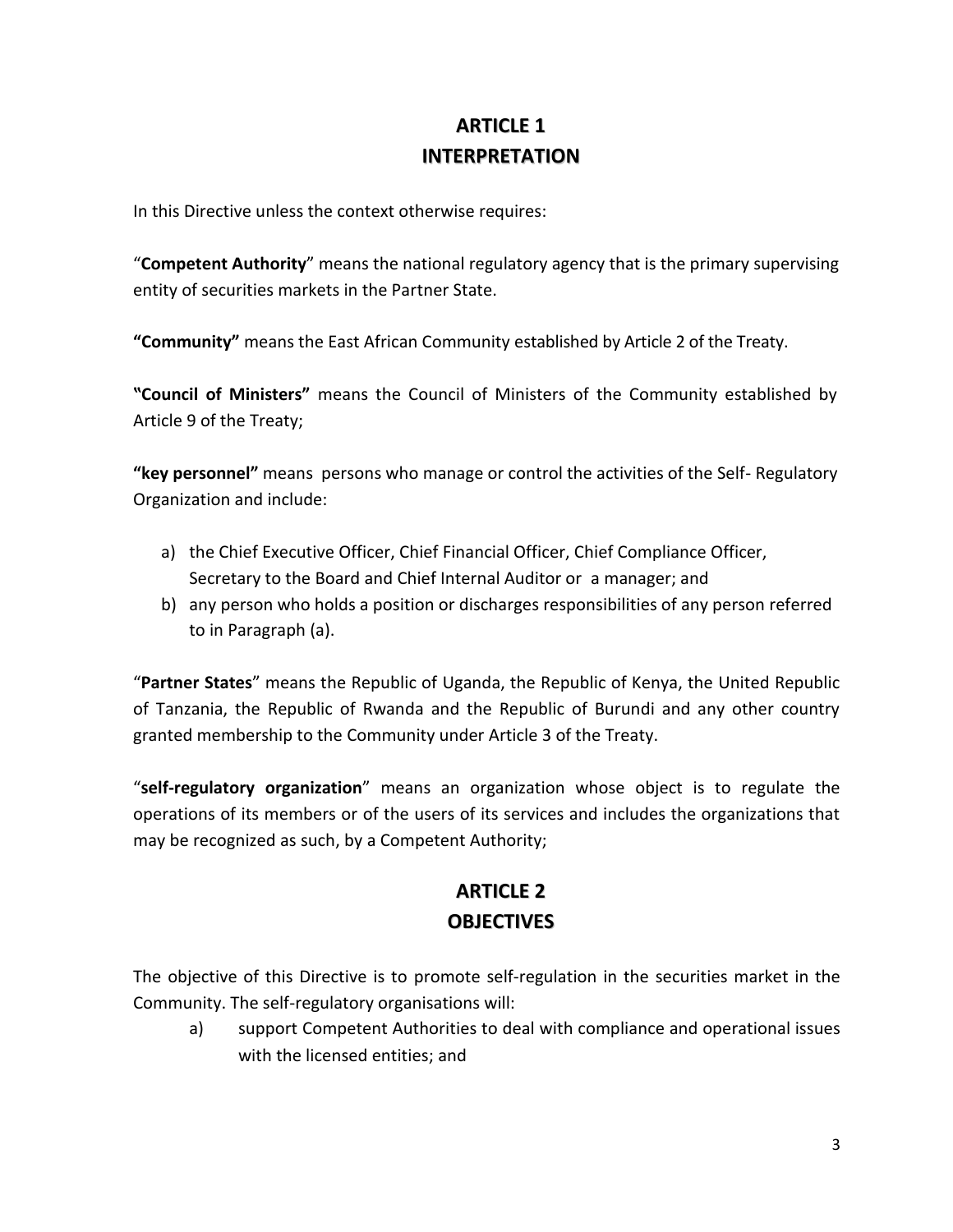b) inform policy decisions by obtaining industry input in the development of regulatory initiatives.

## **ARTICLE 3 PRINCIPLES**

In implementing this Directive, Partner States shall:

- (a) make appropriate use of self-regulatory organizations that exercise direct oversight responsibility for their areas of competence, to the extent appropriate to the size and complexity of the markets; and
- (b) be subject to the oversight of the Competent Authority and shall observe standards of fairness and confidentiality when exercising powers and delegated responsibilities.

# **ARTICLE 4 SCOPE**

This Directive shall apply to all self-regulatory organizations operating within the Community.

#### **ARTICLE 5**

#### **RECOGNITION OF A SELF REGULATORY ORGANIZATION**

- 1. An organization which intends to operate as a self-regulatory organization shall apply to a Competent Authority for recognition as such.
- 2. The application shall specify the functions and powers that the entity is seeking to exercise after it has been recognised.
- 3. A Competent Authority may, in respect of an application made for recognition, subject to such terms and conditions as it may impose , by notice declare an organization to be a recognized self-regulatory organization where it is satisfied that the organization :
	- (a) has a constitution and internal rules and policies which are consistent with securitiesrelated legislation within the Community;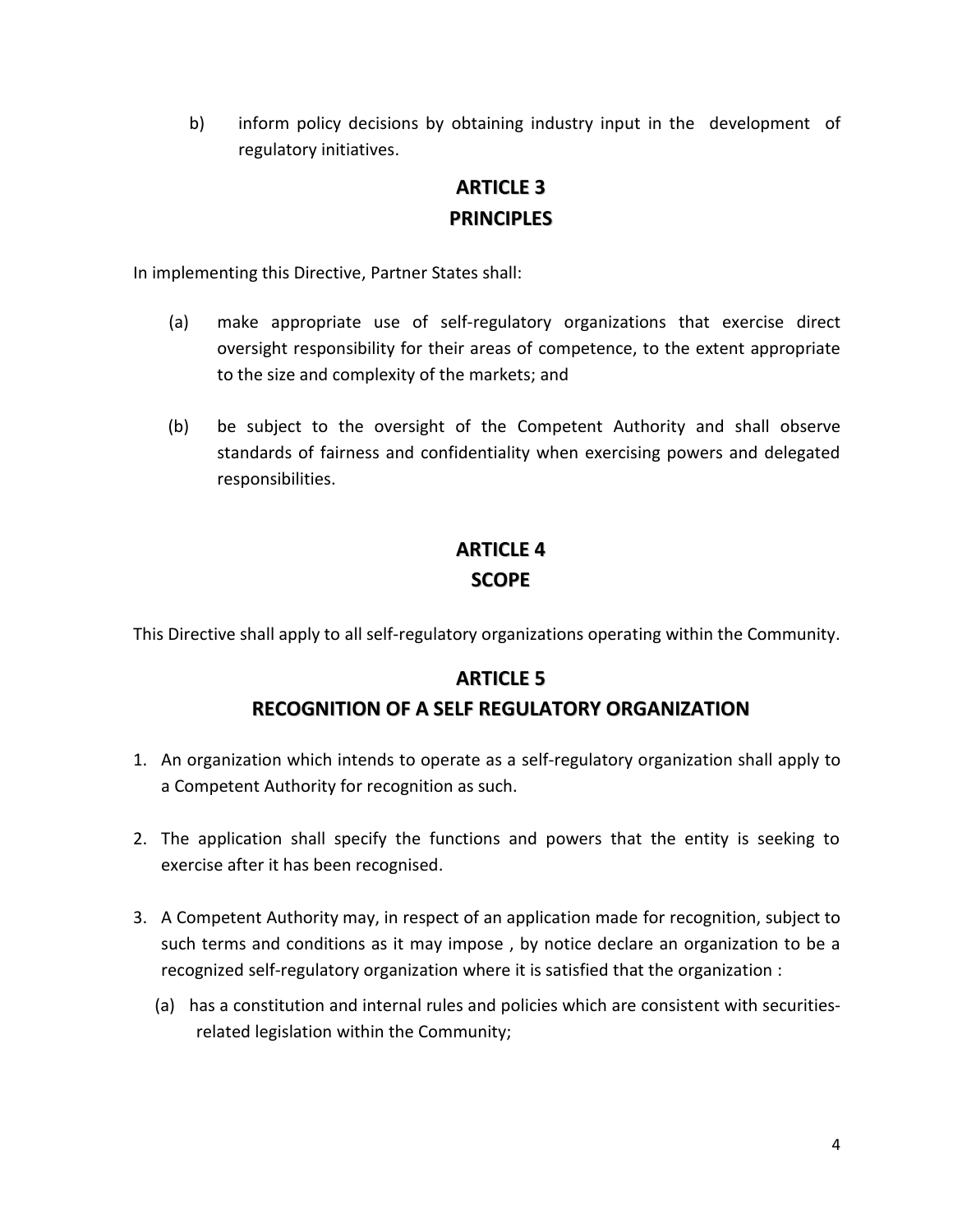- (b) has the capacity, financial and administrative resources necessary to carry out its functions as a self-regulatory organization, including dealing with a breach of a provision of the law or of any other applicable standards or guidelines; and
- (c) has competent personnel for the carrying out of its functions.
- 4. A Competent Authority may, by notice delegate any of its powers or functions to a selfregulatory organization.
- 5. Where a Competent Authority has delegated a power or a function it shall specify:–
	- (a) the function or power delegated to the self-regulatory organization;
- (b) the extent of disciplinary powers delegated and the scope of sanctions that may be imposed by the self-regulatory organisation;
- (c) the terms and conditions upon which the power or function has been delegated and how it may be exercised ;
- (d) the persons authorized to exercise the delegated power or function in the selfregulatory organization;
- (e) the framework for submitting periodical reports to the Competent Authority in respect of the exercise of the delegated power or function; and
- (f) any other matter as the Competent Authority may prescribe.

#### **ARTICLE 6**

#### **RULES OF A SELF REGULATORY ORGANIZATION**

- 1. A self-regulatory organization shall make rules relating to the matters over which it has regulatory or supervisory functions, including any sanction and disciplinary powers to be exercised in connection with the functions or power delegated to it.
- 2. The rules shall provide for the;
	- (a) management structures and shareholding rights of the self-regulatory organization taking into consideration the interests, rights and liabilities of its members, consumers, investors and users of the members' services;
	- (b) rules of membership and conditions for approval and admission of members;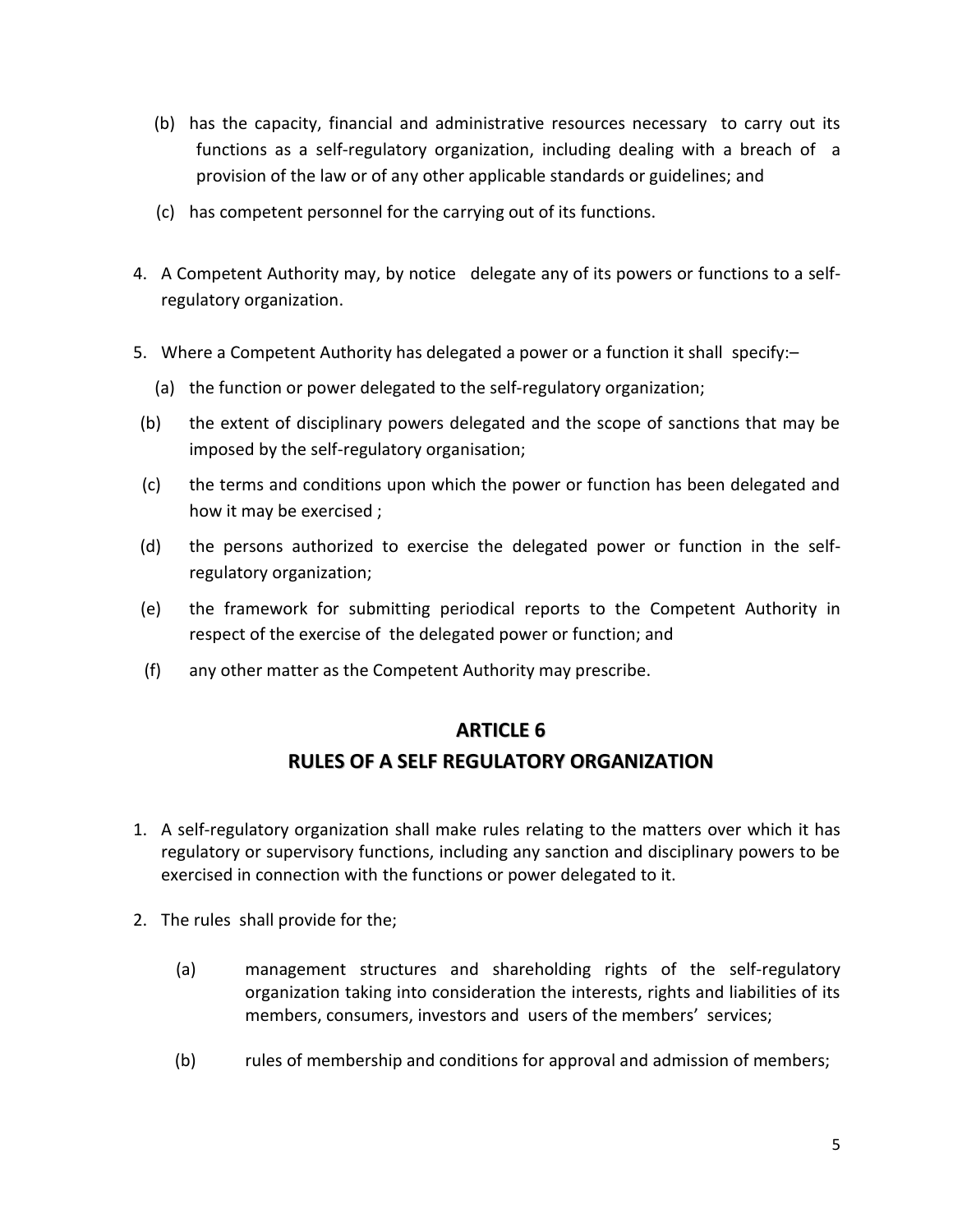- (c) the procedure for dispute resolution between members, users, investors and their clients and the procedure of appeal to the Competent Authority or other relevant primary regulators; and
- (d) the rules and procedures of self-regulatory organizations with respect to reporting and accountability to any primary regulator other than the Competent Authority.
- 3. The rules shall not be implemented by the self-regulatory organisation unless they have been approved by the Competent Authority.
- 4. A self-regulatory organization shall submit any amendments to its constitution to the Competent Authority for approval before the amendments are registered or implemented.

# **ARTICLE 7 DECISIONS BY SELF REGULATORY ORGANIZATIONS**

- 1. A self-regulatory organization shall not make a decision which adversely affects the rights of a person unless the self-regulatory organization has given that person an opportunity to make representations.
- 2. A self-regulatory organisation may make a decision against a person without giving that person an opportunity to make a representation if the self-regulatory organisation has reasonable grounds to consider that a delay will prejudice other persons.

#### **ARTICLE 8**

## **DISCIPLINARY ACTION BY SELF REGULATORY ORGANIZATIONS**

- 1. A self-regulatory organization may take disciplinary action against any of its members in accordance with its rules.
- 2. A self-regulatory organization shall, where it has taken disciplinary action, immediately inform the Competent Authority in writing of the name of the member, the reason and the action taken, the amount of any fine that may have been imposed or the duration of suspension.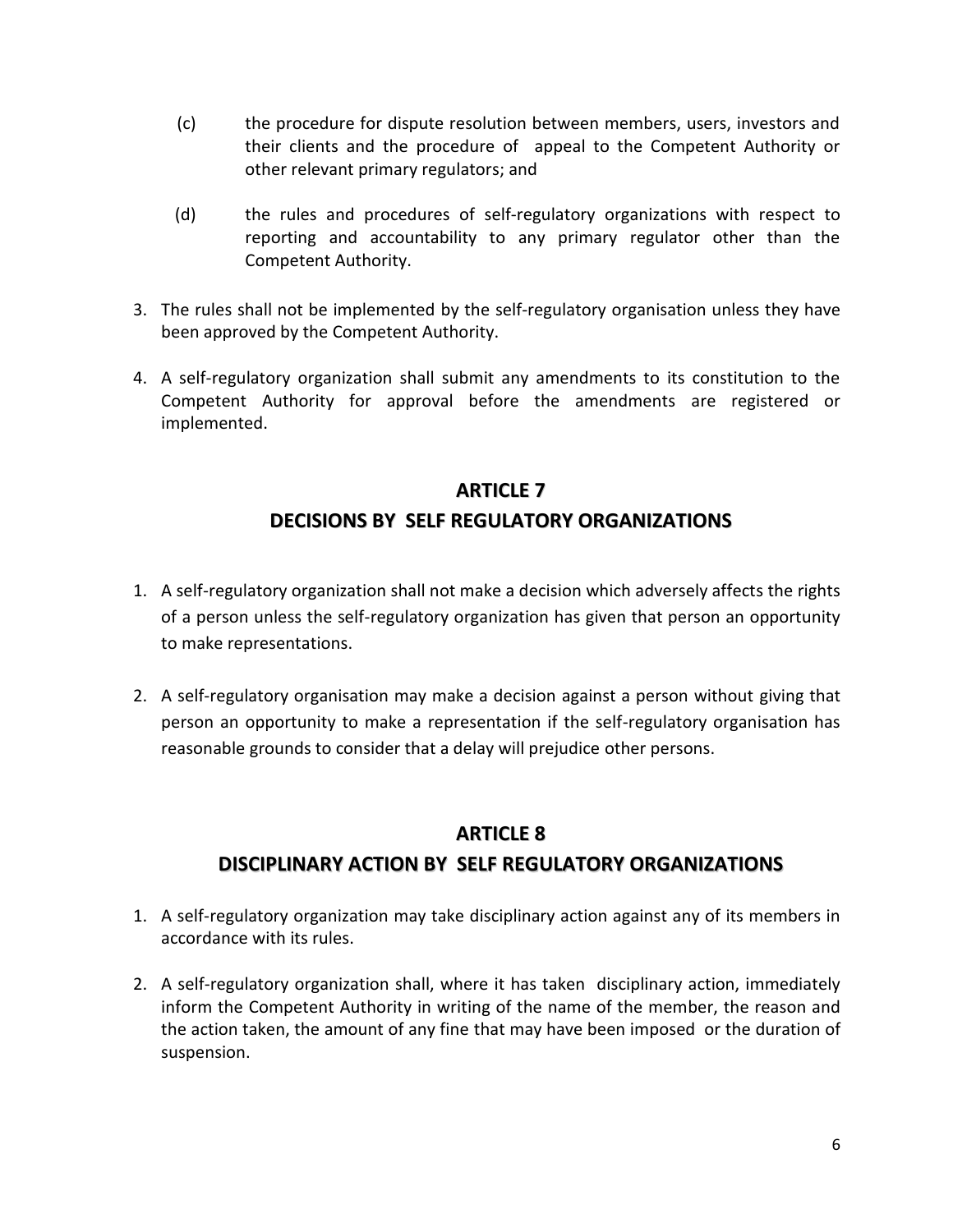- 3. The Competent Authority may, on its own motion or on the application of an aggrieved person, review any disciplinary action taken and may affirm, modify or set aside the decision after giving the aggrieved person and the Self-regulatory organization an opportunity to make representations.
- 4. This Directive shall not preclude the Competent Authority, in any case where a selfregulatory organization fails to act against its member, from suspending, expelling or otherwise disciplining a member of the self-regulatory organization.
- 5. The Competent Authority shall, before taking any disciplinary action, give the licensed person and the self-regulatory organization an opportunity to be heard.
	- 6. Any action taken by a self-regulatory organization shall not prejudice the power of the Competent Authority to take any further action as it considers necessary with regard to the licensed person.

## **ARTICLE 9**

## **PROTECTION FROM PERSONAL LIABILITY**

No civil liability, whether arising in contract, tort, defamation, equity or otherwise shall be incurred by –

- (a) a self-regulatory organization; or
- (b) any person acting on behalf of a self-regulatory organization including
	- (i) any member of the Board of directors, employee or agent of the selfregulatory organization; or
	- (ii) any member of any committee established by the self-regulatory organization;

in respect of anything done or omitted to be done in good faith in the discharge of the duties delegated to the self-regulatory organization under this Directive or in the performance of its functions under its rules.

## **ARTICLE 10**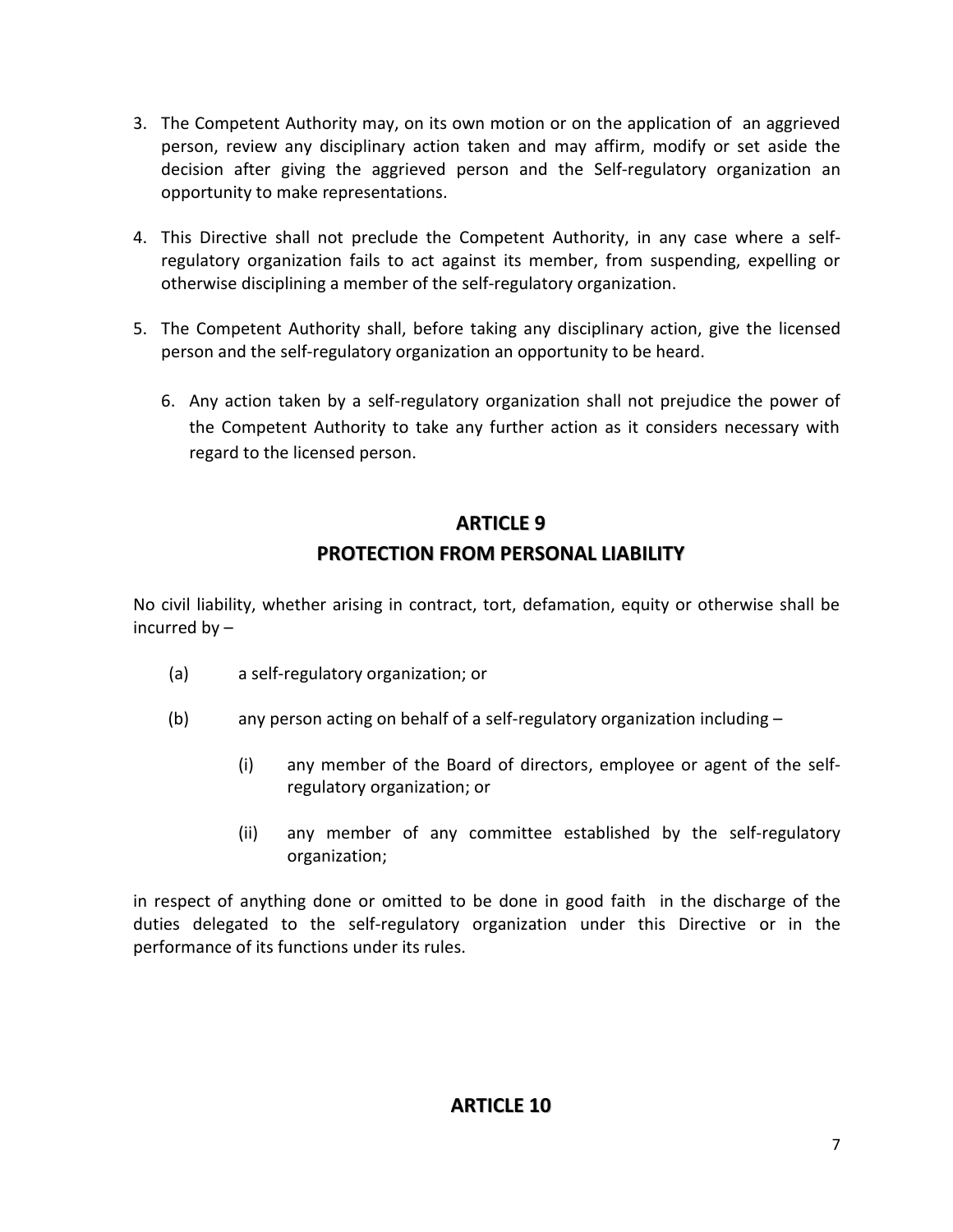#### **CHANGE OF KEY PERSONNEL BY SELF REGULATORY ORGANIZATIONS**

A self-regulatory organization shall inform the Competent Authority of changes in its key personnel within seven (7) calendar days of such changes.

## **ARTICLE 11 DIRECTIONS TO A SELF REGULATORY ORGANIZATION**

- 1. A Competent Authority may, after giving a self-regulatory organization reasonable opportunity to be heard in respect of any matter, give direction in writing to the selfregulatory organization in accordance with this Directive.
- 2. A direction under sub-article 1 may:
	- (a) suspend a provision of the constitution or rules of a self-regulatory organization for a period specified in the direction;
	- (b) require a self-regulatory organization, subject to any other law, to amend its constitution as specified in the direction so as to bring it in conformity with this Directive, or that other law;
	- (c) require a self-regulatory organization to amend its rules; or
	- (d) require a self-regulatory organization to implement or enforce its constitution or its rules.

## **ARTICLE 12 REPORTING OBLIGATIONS**

- 1. A self-regulatory organization shall, within four (4) months after the end of every financial year, submit to the Competent Authority its financial statement and an annual report which shall include:
	- (a) a report on the corporate governance policy of the self-regulatory organization;
	- (b) financial statements prepared and audited in accordance with International Financial Reporting Standards ; and
	- (c) such other requirements as may be specified by the Competent Authority.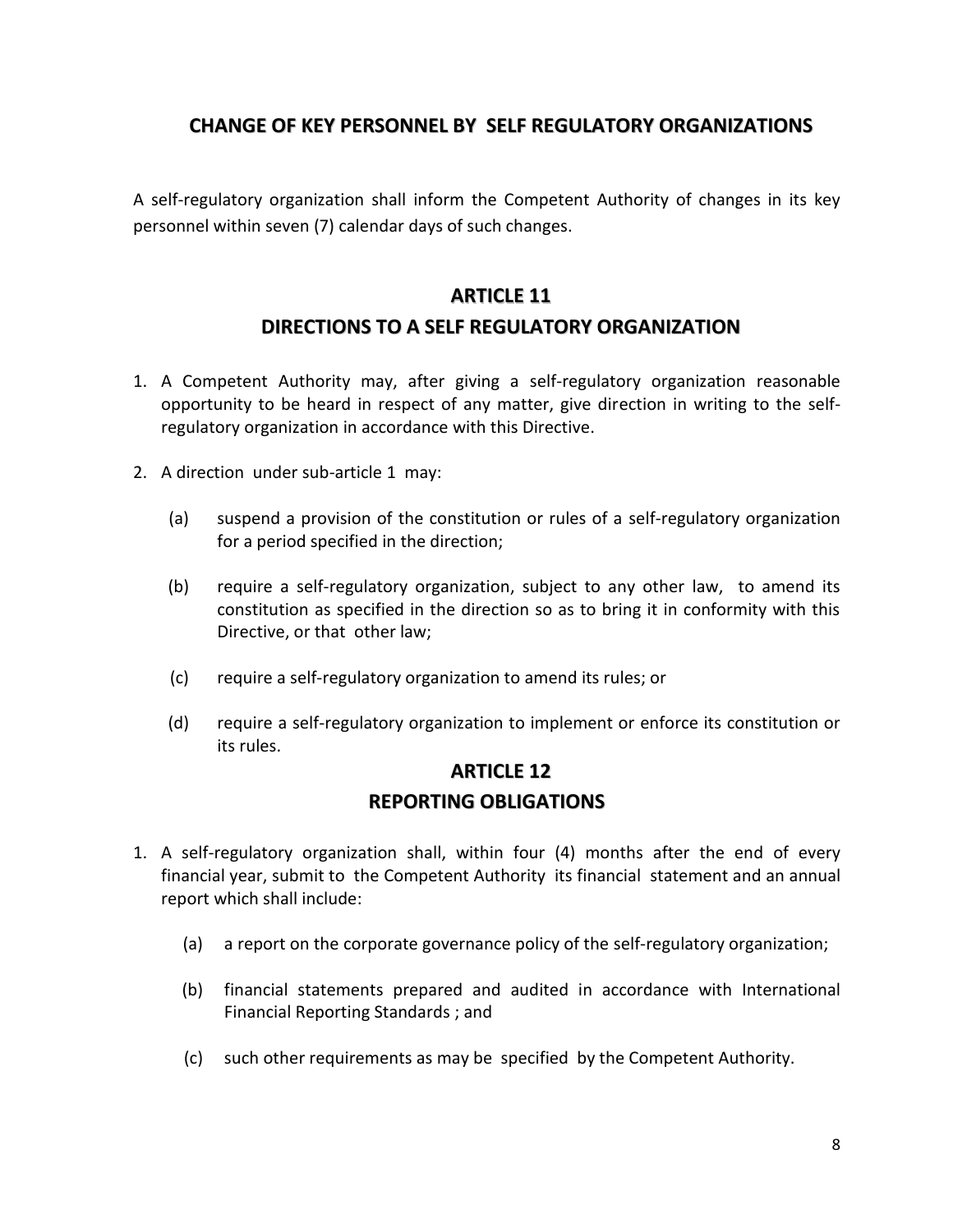- 2. A Competent Authority may require a self-regulatory organization to submit the independent Auditor's report to management.
- 3. A Competent Authority may appoint in writing an auditor at the expense of the selfregulatory organization to examine, audit and report either generally or in relation to any matter on the books, accounts, records and systems, where it has reason to believe that:
	- (a) there is or has been an adverse change in the risks inherent in the business of the self-regulatory organization with the potential to jeopardize its ability to continue as a going concern;
	- (b) the self-regulatory organization may be in contravention of any provisions of this Directive, or directions issued by a Competent Authority;
	- (c) a financial crime has been or is likely to be committed by the self-regulatory authority;
	- (d) serious irregularities have occurred; or
	- (e) any other related matter.

#### **ARTICLE 13**

# **WITHDRAWAL AND SUSPENSION OF RECOGNITION OF SELF- REGULATORY ORGANIZATIONS**

- 1. A Competent Authority may at any time withdraw or suspend a recognition granted to a self-regulatory organisation if the organisation:
	- (a) is not a fit and proper person to carry on the self-regulatory responsibilities; or
	- (b) has contravened any provision of this Directive or any relevant law in any jurisdiction within the Community or, in purported compliance with any such provision, has furnished the Competent Authority with false, inaccurate or misleading information, or has contravened any prohibition or requirement imposed by the Competent Authority under this Directive or any relevant law.
- 2. The suspension or withdrawal of recognition shall be for a specified period or until the occurrence of a specified event or until specified conditions are complied with, and during the suspension the holder shall not carry out any self-regulatory organization responsibilities.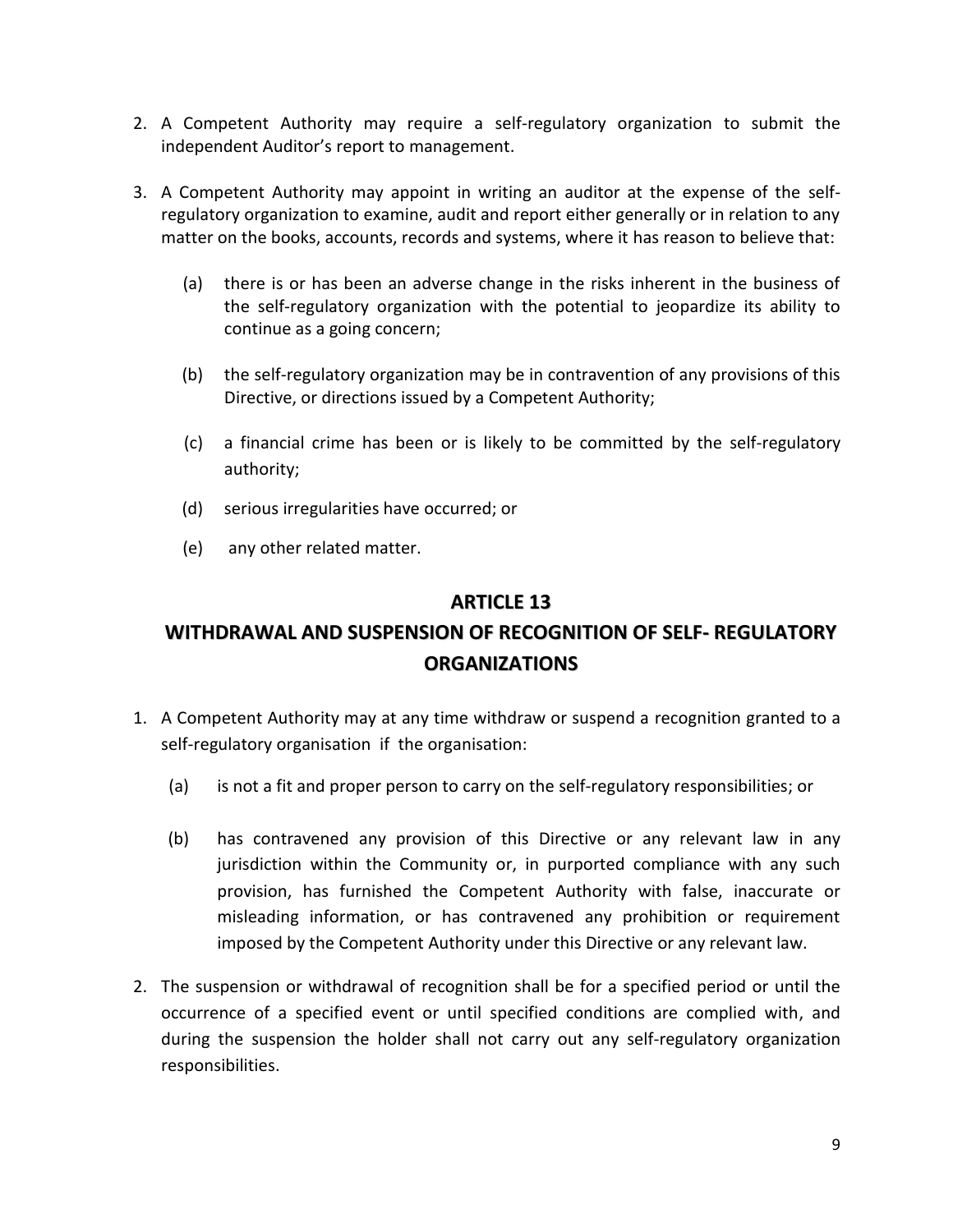3. Any period, event or conditions specified under sub-article (2) above in the case of recognition may be varied by the Competent Authority on the application of the holder.

# **ARTICLE 14 COOPERATION**

- 1. Competent Authorities shall cooperate with each other for the purpose of carrying out their duties under this Directive, in the exercise of their powers under this Directive or national law.
- 2. Competent Authorities shall exchange information and cooperate with self-regulatory organizations in any licensing and supervisory activities.

#### **ARTICLE 15**

## **APPEAL OF DECISIONS MADE BY A COMPETENT AUTHORITY**

A person who feels aggrieved by a decision made in accordance with laws, regulations or administrative provisions adopted in accordance with this Directive may appeal to the courts.

## **ARTICLE 16**

#### **AMENDMENTS**

- 1. Any proposals for amendment may be submitted in writing by the Partner States to the Secretary General of the East African Community.
- 2. This Directive shall be amended by the Council of Ministers.

## **ARTICLE 17 IMPLEMENTATION**

1. Partner States shall bring into force the laws, regulations and administrative provisions necessary to comply with this Directive not later than one year from the date of the issue by the Council of Ministers. They shall forthwith inform the Council of Ministers thereof.